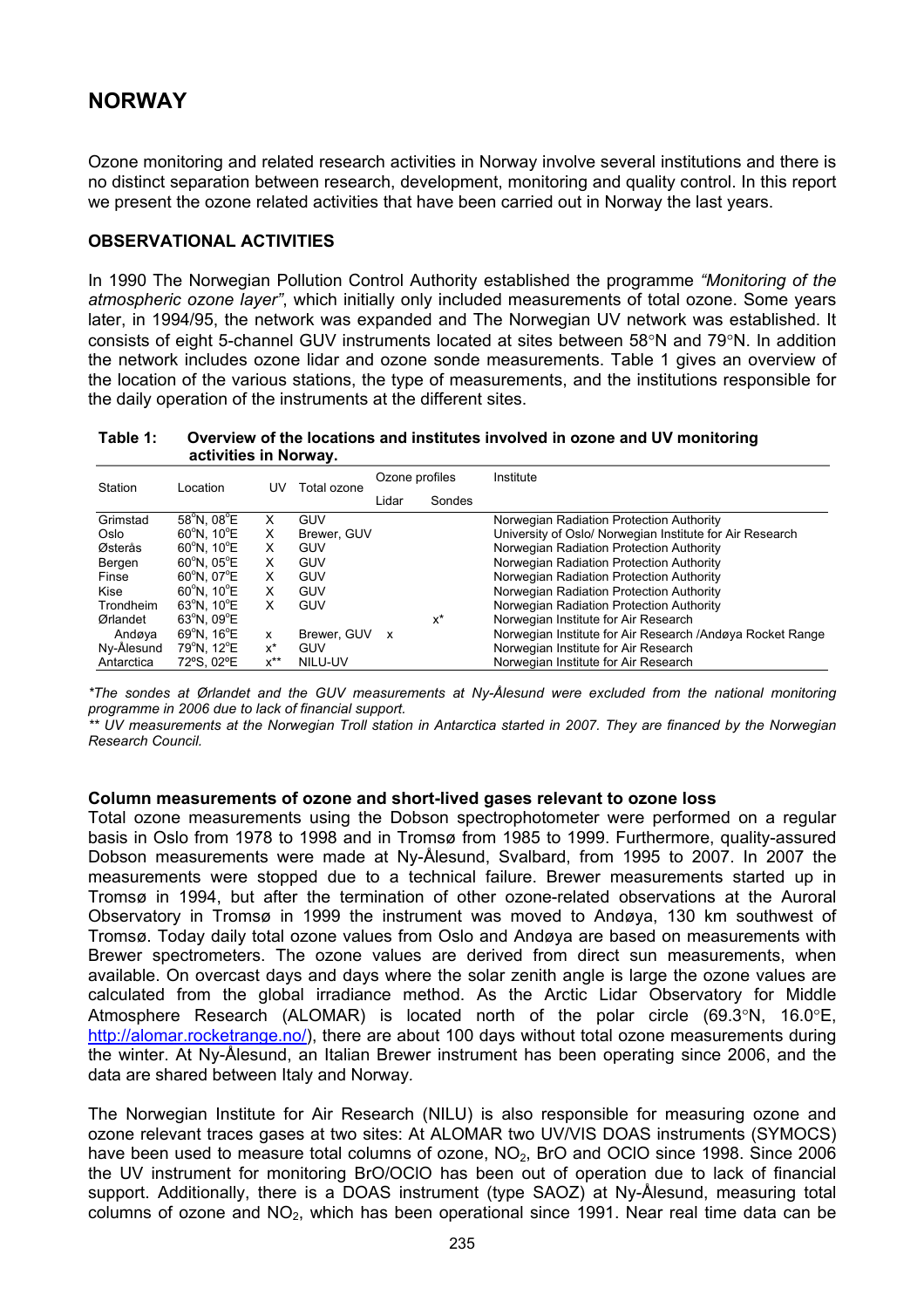found at <http://www.aerov.jussieu.fr/~fgoutail/SAOZSol-UK.html>. The NO<sub>2</sub> and ozone measurements at ALOMAR and Ny-Ålesund are a part of the Network for the detection of Atmospheric Composition Change (NDACC).

## **Profile measurements of ozone and other parameters relevant to ozone loss**

Together with the Norwegian Defence Research Establishment and the Andøya Rocket Range, NILU has operated an ozone lidar at ALOMAR (Andøya) since January 1995. Since 1997 the instrument has been approved as a complementary site of the NDACC, and data are submitted to the NDACC database. The ozone lidar has also been used to measure polar stratospheric clouds and stratospheric temperature profiles. The lidar is run on a routine basis during clear sky conditions, providing ozone profiles in the height range 8 to 50 km. The latest measured raw data profiles and the latest analysed ozone data are available at [http://alomar.rocketrange.no/alomar](http://alomar.rocketrange.no/alomar-lidar.html)[lidar.html](http://alomar.rocketrange.no/alomar-lidar.html).

NILU was also operating an ozone sonde station at Ørlandet (63.4°N, 9.2°E) in the period 1994-2006. Nominally between 1 and 4 sondes were launched per month, depending on the time of the year. These measurements have traditionally been used for national monitoring purposes. In addition, NILU has participated in a number of experimental (match) campaigns where several stations have launched sondes in a coordinated pattern to sample the same air masses at different locations. The campaigns have been used to estimate ozone loss as a function of time and sun-lit hours. Finally, the ozone vertical profile soundings have extensively been used for validation of satellite instruments, especially on the ERS-2 and Envisat platforms. Unfortunately the ozone sonde measurements terminated in 2006 due to lack of financial support.

## **UV measurements**

## *Narrowband filter instruments*

The instruments in the Norwegian UV network (GUV, from Biospherical Ltd) are designed to measure UV irradiances in 4 channels. Using a technique developed by *Dahlback ([1](#page-1-0)996)<sup>1</sup>*, we are able to derive total ozone abundance, cloud cover information, complete UV spectra from 290 to 400 nm, and biologically weighted UV doses for any action spectrum in the UV.

In January 2007 NILU started measurements with a similar instrument (the NILU-UV radiometer) at the Norwegian research station Troll in Antarctica. The instrument is calibrated every year against a travelling standard. Near real time (NRT) data are available at <http://observatories.nilu.no/Datasets/Radiation/tabid/433/Default.aspx> and [http://observatories.nilu.no/Datasets/Ozonestratosphere/Totalozone/tabid/765/Default.aspx.](http://observatories.nilu.no/Datasets/Ozonestratosphere/Totalozone/tabid/765/Default.aspx)

#### *Spectroradiometers*

Spectral UV irradiances (both direct and global scans) are measured daily with the Brewer instruments at the Department of Physics, University of Oslo, and at ALOMAR.

## **Calibration activities**

#### *The Brewer instruments*

The Brewer instrument at the University of Oslo has been in operation since summer 1990, whereas the Brewer measurements in Northern Norway started in 1994. The International Ozone Services, Canada, calibrates the Brewer instruments in Oslo and Andøya on a yearly basis, and the instruments are regularly calibrated against standard lamps in order to check their stability. The calibrations show that the Brewer instruments have been stable during the years of observations. Also, the total ozone measurements from the Oslo Brewer instrument agreed well with the Dobson measurements performed in the 1990s.

<span id="page-1-0"></span> $\overline{a}$ *1 Dahlback, A. (1996) Appl. Opt., Vol. 35., No. 33, 6514-6521*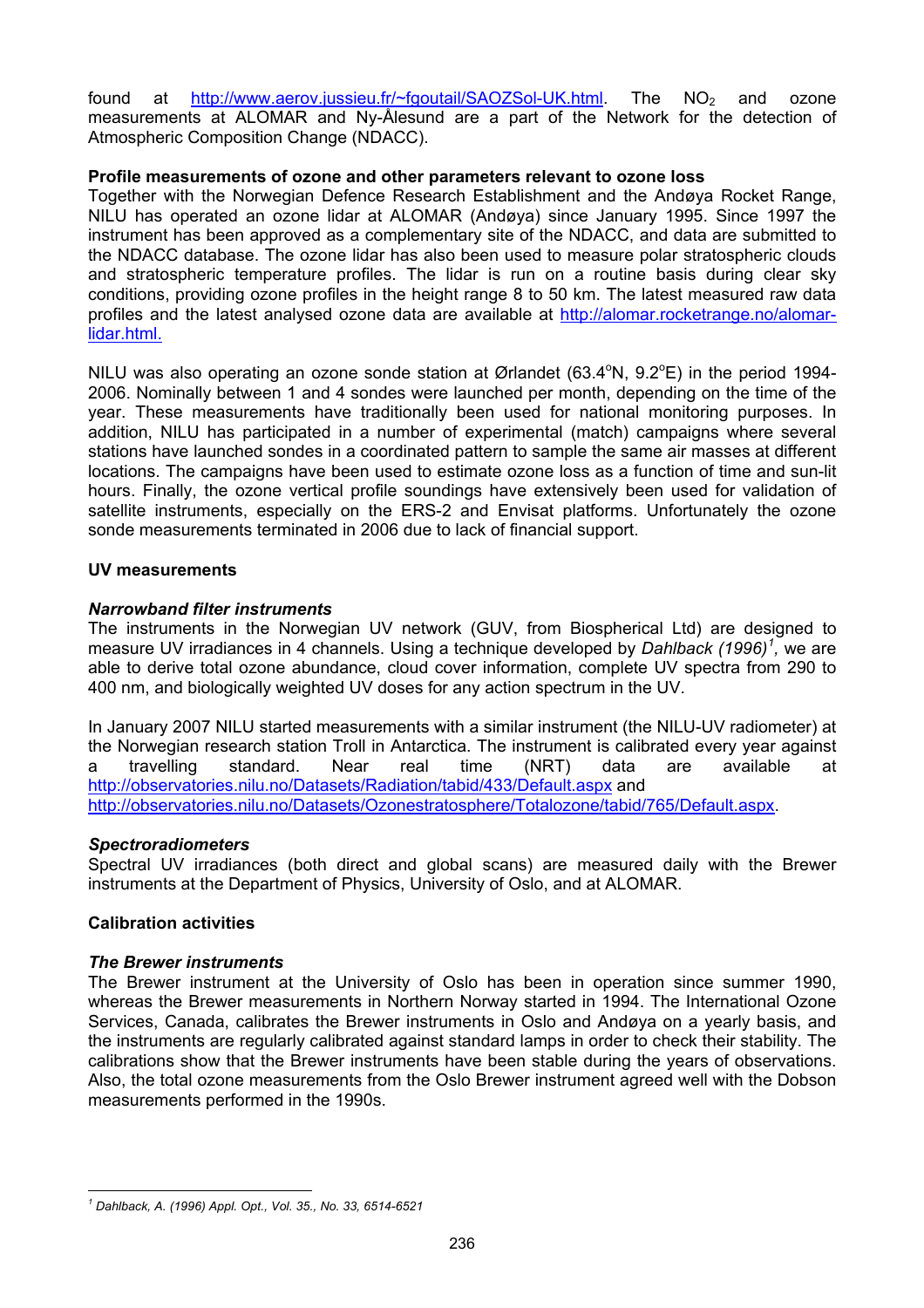## *The GUV instruments*

As a part of the Norwegian FARIN project, described in section 5, a major international UV instrument intercomparison was arranged. Altogether 51 UV radiometers from various nations participated, among them 39 multiband filter radiometers (MBFR's). The instruments were also characterized on site. In addition to measurements of spectral responses, measurements against QTH lamps and cosine responses were performed for a selection of instruments. The data are available on the ftp server zardoz.nilu.no at NILU, under directories /nadir/projects/other/farin/rawdata and /nadir/projects/other/farin/processed. The main results have been published by Johnsen et al., *International intercomparison of multiband filter radiometers in Oslo 2005*, Proc. of SPIE, 2006, and are expected to appear in a peer reviewed journal in 2008.

## **RESULTS FROM OBSERVATIONS AND ANALYSIS**

## **Ozone observations in Oslo**

**Table 2: Annual percentage changes in total ozone over Oslo for the period 1.1.1979 to 31.12.2006. The numbers in parenthesis represent uncertainty (1**σ**).** 

| Time period |                      | Trend (% per year) |  |  |
|-------------|----------------------|--------------------|--|--|
| Winter:     | December - February  | $-0.17(0.11)$      |  |  |
| Spring:     | March - May          | $-0.22(0.10)$      |  |  |
| Summer:     | June – August        | $-0.02(0.06)$      |  |  |
| Fall:       | September - November | $-0.08(0.06)$      |  |  |
| Annual      |                      | $-0.14(0.04)$      |  |  |

 In order to detect possible ozone reductions and trends over Oslo we have investigated total ozone values from 1979 to 2006. For the period 1979 to 1998 data from the Dobson instrument has been applied, whereas for the period 1999 to 2006 the Brewer measurements have been used. The results of the trend analysis are summarized in Table 1. For spring months a significant negative trend of –0.22% per

year is observed. For the winter, summer and fall months no significant trends are detected. When all months are included a significant negative trend of –0.14% per year is observed. The analysis shows that the low ozone values in the 1990's strongly contribute to the observed negative trends in total ozone. For 2006 the annual ozone mean was 1.6% below the long-term annual mean (based on data from1979-1989).

Ozone column variability over Scandinavia and over Oslo in particular, in the summertime has been related to dynamical variability. For example, an intense low-ozone episode in August 2003 was associated to the severe heat wave over Europe that summer. High tropopause and anticyclonic anomalies caused westward-propagating, planetary-scale wave trains, extending as far as eastern Eurasia. These wave trains disturbed even the mid-stratosphere, up to about 30 mb *(Orsolini and Nikulin, 2006[2](#page-2-0) ).*

#### **Ozone observations at Andøya**

<span id="page-2-1"></span>**Table 3: Annual percentage changes in total ozone over Andøya/Tromsø for the period 1979 to 2006. The numbers in parenthesis represent uncertainty (1**σ**).** 

| Trend (% per year) |
|--------------------|
| $-0.04(0.01)$      |
| 0.02(0.04)         |
| $-0.02(0.05)$      |
|                    |

 As mentioned above, ozone measurements in Northern Norway were performed in Tromsø until 1999 and at ALOMAR/Andøya from 2000. Correlation studies have shown that the ozone climatology is very similar at the two locations and that the two datasets are considered as equivalent representing one site. For the time period 1979 – 1994 total

ozone values from the satellite instrument TOMS (Total ozone Mapping Spectrometer) have been used in trend analysis because of insufficient calibration of the Tromsø Dobson instrument before 1991 and low data coverage. The result of the trend analysis is summarized in [Table 3.](#page-2-1) No significant trends were observed for Andøya for this time period. The small negative ozone trend in spring is mainly caused by several warm and ozone rich winters after 1998, compensating the significant negative ozone trend from 1979 to 1998.

<span id="page-2-0"></span> $\overline{a}$ *2 Orsolini, Y. J. and G. Nikulin, (2006) Quart. J. Roy. Meteor. Soc., 132, 667-680.*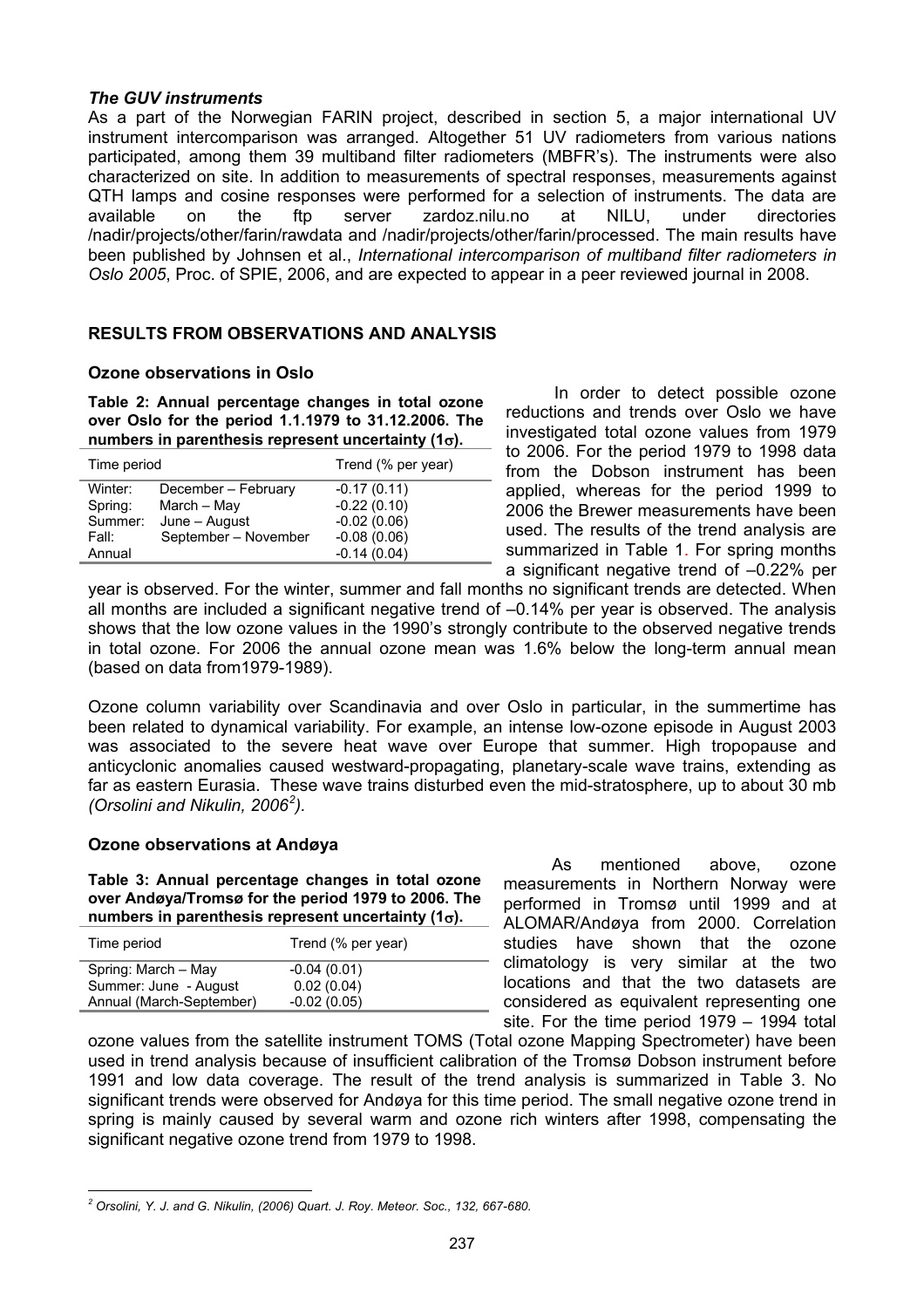In recent years the historical total ozone series from Tromsø (Fery spectrograph: 1935-1939, Dobson #14: 1939-1972, 1985-1999) and Svalbard (1950-1962) have been re-analyzed, homogenized, and evaluated by multi-linear regression methods *(Hansen and Svenøe, 2005[3](#page-3-0) , Vogler et al., 2006<sup>3</sup> ).* The analysis revealed a strong influence of the local stratospheric temperature at the 30 mbar level and a composite influence of climate tele-connection patterns.

#### **UV observations**

Table 4: Annual integrated UV doses (kJ/m<sup>2</sup>) at three stations **during the period 1995 - 2006.** 

| Year | Oslo                                           | Andøya | Tromsø*       | Ny-Ålesund      |  |  |  |
|------|------------------------------------------------|--------|---------------|-----------------|--|--|--|
| 1995 | 387.6                                          |        |               |                 |  |  |  |
| 1996 | 387.4                                          |        | 253.6         | 218.5           |  |  |  |
| 1997 | 415.0                                          |        | 267.0         | 206.5           |  |  |  |
| 1998 | 321.5                                          |        | 248.4         | 217.7           |  |  |  |
| 1999 | 370.5                                          |        | 228.0         | 186.1           |  |  |  |
| 2000 | 363.0                                          | 239.7  |               | 231.0           |  |  |  |
| 2001 | 371.0                                          | 237.0  |               | 208.6           |  |  |  |
| 2002 | 382.5                                          | 260.0  |               | 201.8           |  |  |  |
| 2003 | 373.2                                          | 243.4  |               | No measurements |  |  |  |
| 2004 | 373.2                                          | 243.7  |               | 190.5           |  |  |  |
| 2005 | No annual UV doses due to calibration campaign |        |               |                 |  |  |  |
| 2006 | 372.4                                          | 217.3  |               | No measurements |  |  |  |
|      | _ _ _ _ _ _                                    |        | $\sim$ $\sim$ |                 |  |  |  |

\*The GUV instrument at Andøya was operating at Tromsø in the period 1996 – 1999

 Annual UV doses for the period 1995 - 2006 are shown in Table 3 for the three GUV instruments located at Oslo, Andøya and Ny-Ålesund. For periods with missing data we have estimated the daily UV doses from a radiative transfer model, FastRt, *[http://nadir.nilu.no/~olaeng/fas](http://nadir.nilu.no/~olaeng/fastrt/fastrt.html) [trt/fastrt.html](http://nadir.nilu.no/~olaeng/fastrt/fastrt.html)*. UV measurements at Ny-Ålesund were excluded from the national monitoring programme in 2006 due to lack of financial support.

## **THEORY, MODELLING, AND OTHER RESEARCH**

## **University of Oslo**

*Department of Geosciences* runs two models to study stratospheric ozone, namely Oslo CTM2 and WACCM. The Oslo CTM2 model is a global three-dimensional chemical transport model covering the troposphere and stratosphere. The model can be run in different horizontal and vertical resolution and can be forced by either IFS or ERA-40 data. Two comprehensive and welltested chemistry schemes are included in the model, one for the troposphere and one for the stratosphere. An extensive heterogeneous chemistry has been included. Photo dissociation coefficients are calculated on-line. Emissions of source gases are also included. The Oslo CTM2 model is used in various experiments to look at the chemical changes in ozone. Past time slice runs have used emissions from the Edgar Hyde database to look at the chemical changes up to present. IPCC SRES scenarios have been used for calculating chemical changes in future ozone. Because of large uncertainties in future emissions in the source gases, several time slice runs with different scenarios have been performed. A specific run to look at changes in stratospheric ozone from 2000 through 2007 has been performed and will be compared with observations.

The WACCM model is a general circulation model (Whole Atmosphere Community Climate Model) developed at the National Center of Atmospheric Research (NCAR).It is now running at the University of Oslo. WACCM is a coupled climate chemistry model providing a platform for various predictions about the interaction between chemistry and climate. It has 66 vertical levels from the surface through the troposphere, stratosphere and the mesosphere. The model is currently used with the standard chemistry module, however the scheme from Oslo CTM2 will be included to make the results compatible with those from the CTM2. We plan to study impacts of climate chemistry interactions on ozone recovery, and to study the impact of very short lived bromine source gases on stratospheric ozone.

 $\overline{a}$ *3 Hansen, G., and T. Svenøe, (2005) J. Geophys. Res., 110, no. D10, D10103,doi: 10.1029/2004JD005387* 

<span id="page-3-0"></span>*<sup>3</sup> Vogler, C., S. Brönnimann, and G. Hansen (2006) Atmos. Chem. Phys., 6, 4763–4773.*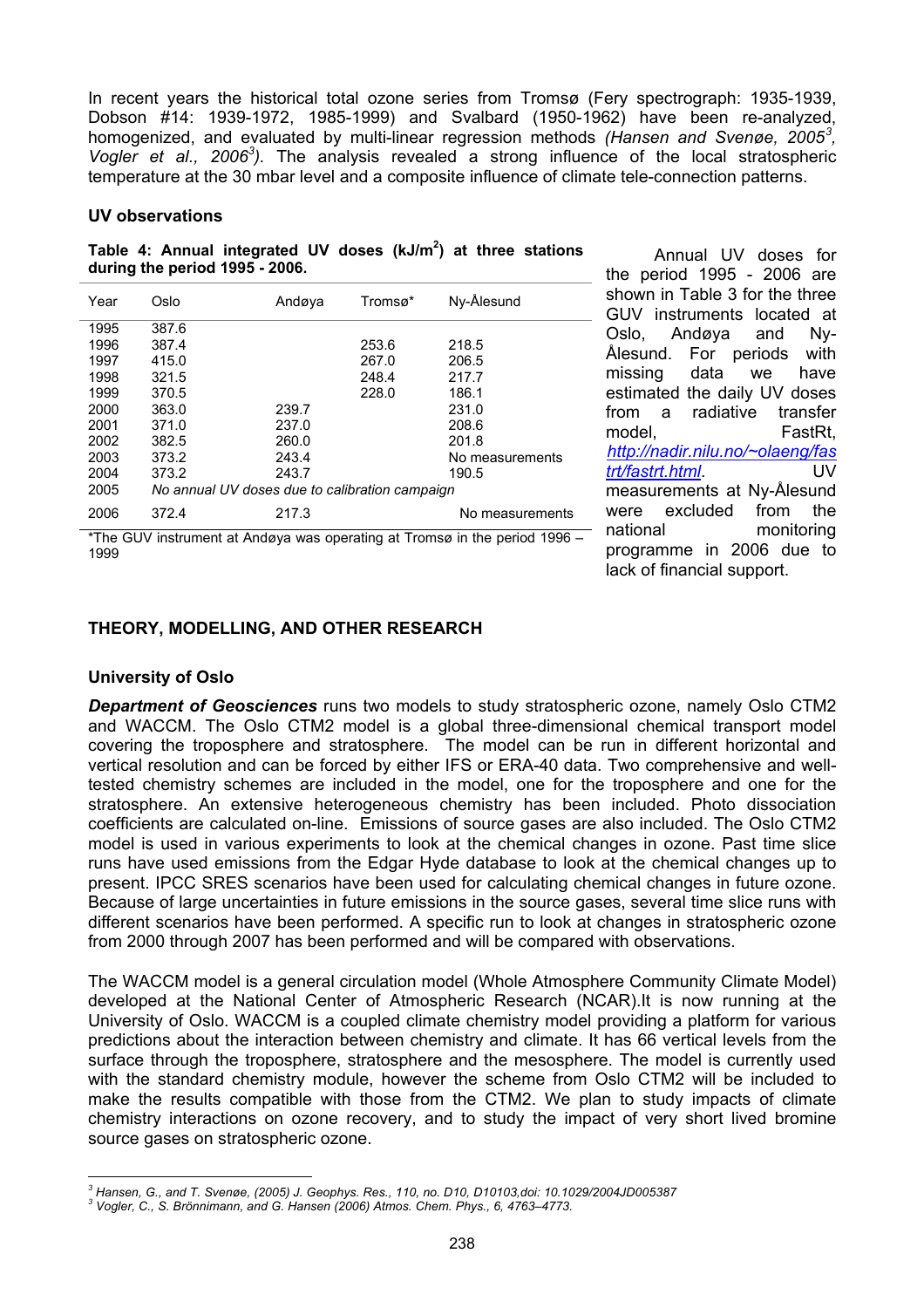*Department of Physics* UV doses are calculated from a radiative transfer model and ozone measurements from available satellite instruments (TOMS and OMI). The cloud parameterisation in the model is derived from reflectivity data from the same satellite instruments. The calculated UV doses are used in UV effect studies, i.e various cancers and Vitamin D production in humans.

## **Norwegian Institute for Air Research (NILU)**

At NILU there has been a main research focus to understand the dynamical influence on the variability in column ozone, especially at the northern hemisphere at mid and high latitudes. Satellite validation of ozone profiles and total ozone is also a central activity. Some activities and results are listed below:

- The stratospheric lidar data from ALOMAR have been extensively used for the validation of GOME and ENVISAT's atmospheric instruments (GOMOS, MIPAS and SCIAMACHY). This is described in a series of publications.  $4, 5, 6, 7, 8$  $4, 5, 6, 7, 8$  $4, 5, 6, 7, 8$  $4, 5, 6, 7, 8$  $4, 5, 6, 7, 8$
- Leading modes of climate variability have been shown to induce a strong signature on the trend and year-to-year variability in ozone. These modes include planetary-scale components of the atmospheric circulation (the North Atlantic Oscillation, the Aleutian-Icelandic Seesaw) *(Orsolini, 2004[9](#page-4-5) )* but also more regional patterns, e.g. those associated with blocking phenomena *(Orsolini and Doblas-Reyes, 2003[10](#page-4-6)).*
- The dynamically induced low-ozone episodes (LOE) is studied. *Orsolini et al.* (2003<sup>[11](#page-4-7)</sup>) explained occurrences of summertime LOEs over the northern high latitudes, and Scandinavia in particular, and looked at their impact on the UV erythemal dose at the ground. An intense LOE occurred over Scandinavia during the European Heat Wave of the summer 2003 *(Orsolini and Nikulin, 2006<sup>7</sup> ).*
- *Orsolini et al.,* (2005<sup>[12](#page-4-8)</sup>) have studied the changes in atmospheric composition (HNO<sub>3</sub>, NO<sub>x</sub>), and ozone depletion occurring in the aftermath of the exceptional autumn 2003 solar storms. A highly anomalous layer enriched in nitric acid was observed in the upper stratosphere following the storms, and then slowly descended throughout the winter. Simultaneous observations of  $NO<sub>2</sub>$ , including the nighttime polar stratosphere, revealed strongly enrichment of  $NO<sub>x</sub>$  layers following the storms. The formation mechanism for the nitric acid layer does not seem to involve polar stratospheric clouds or aerosols, but rather, is likely to involve heterogeneous chemistry on water ion clusters, a relatively new and unknown topic.
- Jackson and Orsolini, (2007<sup>13</sup>) have developed a new technique for the estimate of ozone loss in the stratospheric polar vortex based on the assimilation of EOS MLS and SBUV observations in the Met Office data assimilation system. The method has been used to assess Arctic ozone loss during the winter 2004/05, and is aimed at better accounting for mixing and inhomogeneous descent within the vortex. The results show that data

 $\overline{a}$ 

<span id="page-4-0"></span>*<sup>4</sup> Steck, T. von Clarmann, H. Fischer, B. Funke, N. Glatthor, U. Grabowski, M. Höpfner, S. Kellmann, M. Kiefer, A. Linden, M. Milz, G. P. Stiller, D. Y. Wang, M. Allaart, Th. Blumenstock, P. von der Gathen, G. Hansen, F. Hase, G. Hochschild, G. Kopp, E. Kyrö, H. Oelhaf, U. Raffalski, A. Redondas Marrero, E. Remsberg, J. Russell III, K. Stebel, W. Steinbrecht, G. Wetzel, M. Yela, G. Zhang, (2007), Atmos. Chem. Phys., 7, 3639–3662.* 

<span id="page-4-1"></span>*<sup>5</sup> Iapaolo M., S. Godin-Beekmann, F. Del Frate, S. Casadio, M. Petitdidier, I.S. McDermid, T. Leblanc, D. Swart, Y. Meijer, G. Hansen,*  and K. Stebel, (2007) J. of Quantitative Spectroscopy and Radiative Transfer, 107, 105-119.

<span id="page-4-2"></span>*Brinksma, E.J., A. Bracher, D. E. Lolkema, A. J. Segers, I. S. Boyd, K. Bramstedt, H. Claude, S. Godin-Beekmann, G. Hansen, G. Kopp, T. Leblanc, I. S. McDermid, Y. J. Meijer, H. Nakane, A. Parrish, C. von Savigny, K. Stebel, D. P. J. Swart, G. Taha, and A. J. M. Piters, (2006) Atmos. Chem. Phys. 6, 197-209.* 

<span id="page-4-3"></span>*Keckhut, P., McDermid, S., Swart, D., McGee, T., Godin-Beekmann, S., Adriani, A., Barnes, J., Baray, J.-L., Bencherif, H., Claude, H., di Sarra, A.G., Fiocco, G., Hansen, G., Hauchecorne, A., Leblanc, T., Lee, C.H., Pal, S., Megie, G., Nakane, H., Neuber, R., Steinbrecht, W. and Thayer, J. , (2004) Review of ozone and temperature lidar validations performed in the framework of the NDSC, J. Environ. Mon., 6, 721-733. 8*

<span id="page-4-4"></span>*Meijer, Y. J., Swart, D. P. J., Allaart, M., Andersen, S. B., Bodeker, G., Boyd, I., Braathen, G., Calisesi, Y., Claude, H., Dorokhov, V., von der Gathen, P., Gil, M., Godin-Beekmann, S., Goutail, F., Hansen, G., Karpetchko, A., Keckhut, P., Kelder, H. M., Koelemeijer, R., Kois, B., Koopman, R. M., Kopp, G., Lambert, J.-C., Leblanc, T., McDermid, I. S., Pal, S., Schets, H., Stubi, R., Suortti, T., Visconti, G. and Yela, M., (2004) J. Geophys. Res., 109, D23305, doi:10.1029/2004JD004834, 2004 9*

<span id="page-4-5"></span>*Orsolini, Y. J., (2004) J. Meteor. Soc. of Japan, 82, vol. 3, 941-948.* 

<span id="page-4-7"></span><span id="page-4-6"></span><sup>11</sup> Orsolini, Y.J., H. Eskes, G. Hansen, U-P. Hoppe, A. Kylling, E. Kyro, J. Notholt, R. Van der A. P. Von der Gathen, (2003) Q. J. R.<br>Meteorol. Soc., 129, 3265-3276.<br>12 Orsolini, Y.J., H. Eskes, G. Hansen, U-P. Hoppe, A. K

<span id="page-4-8"></span>*Meteorol. Soc., 129, 3265-3276. 12 Orsolini, Y. J., G.L. Manney, M. Santee and C.E. Randall, (2005) Geophys, Res. Lett., Vol. 32, No. 12, L12S01, 10.1029/2004GL021588.* 

<span id="page-4-9"></span>Jackson D.R., Y. J. Orsolini, submitted to Quart. J. Roy. Meteor. Soc., October 2007.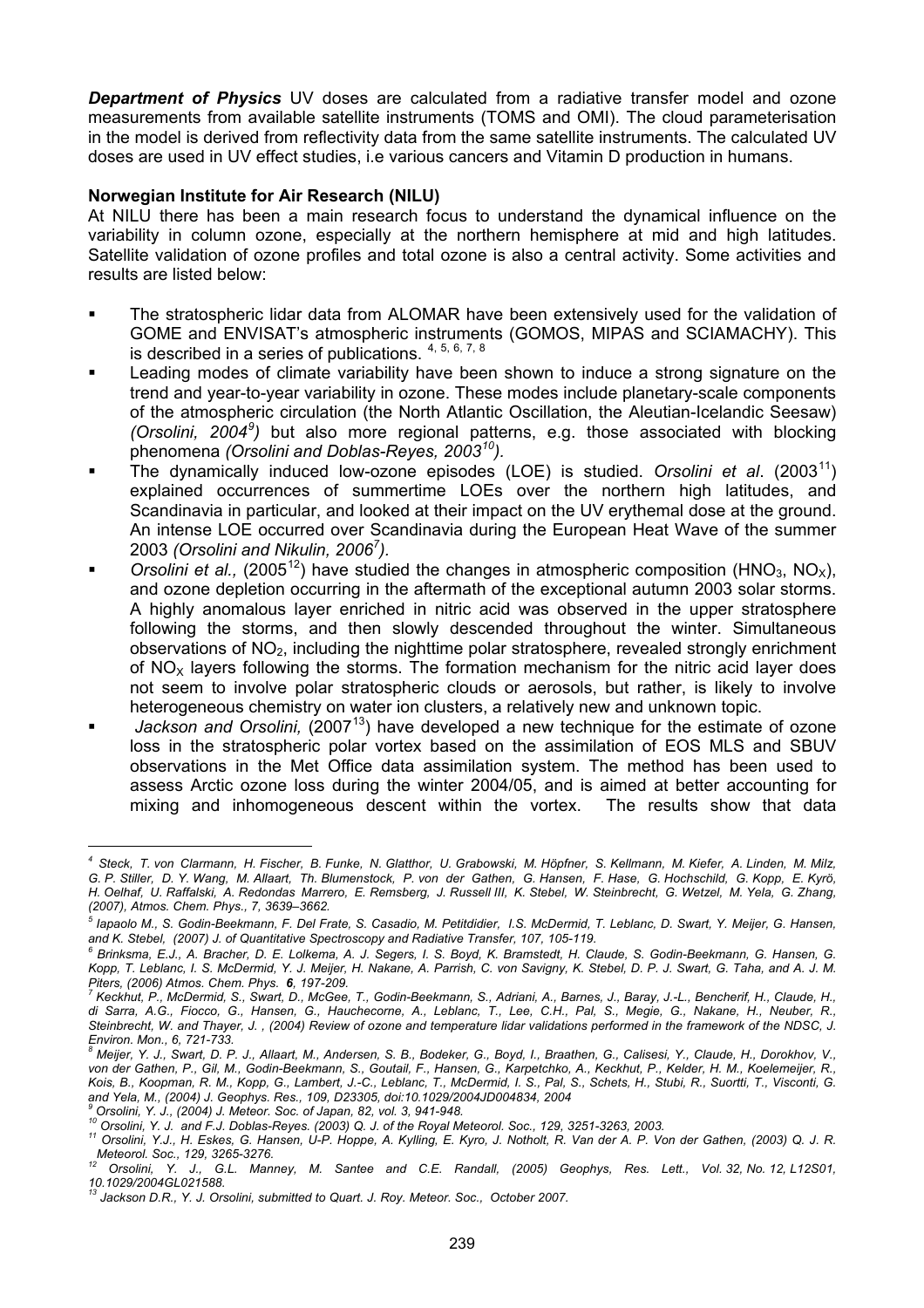assimilation methods are very promising to potentially lead to more accurate ozone-loss estimates.

- The ozone data from Tromsø have been used to establish a multi-decadal UV climatology at a nearby site (Skrova, Lofoten) with meteorological information *(Engelsen et al., 2004[14\)](#page-5-0).* For the same area UV maps have been derived for the period 1984-2002, based on various satellite observation data *(Meerkötter et al., 2003[15](#page-5-1)).* In the frame of the EU project UVAC it was found that there is a positive correlation between maximum daily doses around 1 May and cod recruitment, in contradiction to the work hypothesis assuming a negative influence of UV on cod eggs and larvae.
- The Svalbard ozone data have been used, together with long-term observations of cloud cover at Hopen Island (Svalbard), to calculate high-Arctic UV climatology. A preliminary analysis shows that spring UV doses in fact have decreased due to an increase of cloud coverage which is larger than the simultaneous decrease in ozone *(Hansen et al., 2007*[16](#page-5-2)*)*.
- NILU in collaboration with the Institute for Community Medicine at the University of Tromsø, pursue research on the relationship between UV exposure, diet and vitamin D status in humans and their effects on diseases. The project applies UV simulations based on meteorological modelling data, UV measurements, questionnaire forms from cohort investigations, and blood sample analyses. NILU is in charge of health risk assessment for Europe from UV exposure within the EU project INTARESE.
- The effect of UV radiation on atmospheric chemistry is studied in EU and national projects, e.g. the UV effects on ozone and mercury.

## **CICERO Centre for International Climate and Research – Oslo**

At CICERO changes in the total solar radiation at the surface (*Kvalevåg and Myhre, 2007*[17\)](#page-5-3) and UV (Kvalevåg et al., 2008) over industrial areas have been calculated. In the calculations changes in gases (ozone,  $CO_2$ ,  $H_2O$ ,  $CH_4$ ,  $NO_2$ ,  $SO_2$ ), direct as well as indirect aerosol effect of sulphate black and organic carbon, surface albedo changes, and contrails are taken into account. For changes in the total solar radiation at the surface, aerosols is a dominating factor for the dimming over land areas, but increase in tropospheric ozone,  $H_2O$ ,  $CH_4$ ,  $NO_2$  also give a small contribution. At high latitudes reduced total ozone is causing an increase in the total solar radiation at the surface *(Kvalevåg and Myhre, 200718)*. The changes in UV follow to a large degree the changes in the total solar radiation since pre-industrial times, i.e. with increasing values at high latitudes and a reduction over most land regions. Ozone plays a major role in this pattern, but other gases such  $NO<sub>2</sub>$  and  $SO<sub>2</sub>$  and aerosols significantly contribute to the reduced UV over most land areas *(Kvalevåg et al., 2008[18](#page-5-4).)*

## **DISSEMINATION OF RESULTS**

#### **Data reporting: Ozone**

The complete set of revised Dobson total ozone values from Oslo is available at The World Ozone Data Centre (WOUDC) [http://www.msc-smc.ec.gc.ca/woudc/.](http://www.msc-smc.ec.gc.ca/woudc/) There are established daily routines submitting ozone data from the University of Oslo and from Andøya to WOUDC. The averaged ozone profiles (2 hours) from Andøya are reported to NDACC twice a year. Preliminary lidar profiles are reported weekly to GEOMON and quality-controlled data products are submitted yearly.

NILU has collected ozone measurements from Arctic balloon flights through the Nadir database since 1988. Files are transferred and stored in the NASA-AMES 2160 format, and an automatic

<span id="page-5-1"></span>15 Meerkötter, R., J. Verdebout, L. Bugliaro, K. Edvardsen, G. Hansen (2003), Geophys. Res. Lett., 30, 18, 1956, doi:<br>10 1029/2003GL 017850

<span id="page-5-0"></span> $14$  Engelsen, O., G. Hansen, and T. Svenøe. (2004), Geophys. Res. Lett., 31, L12103, doi:10.1029/2003GL019241

<span id="page-5-2"></span>*<sup>10.1029/2003</sup>GL017850 16 Hansen, G., O. Engelsen, C. Vogler, and S. Brönnimann (2007), Proc. The Polar Environment and Climate – The challenges, EUR* 

<span id="page-5-4"></span><span id="page-5-3"></span><sup>&</sup>lt;sup>17</sup> Kvalevåg, M. M. and Myhre, G.: (2007) J. Climate, 20(19), 4874-4883.<br><sup>18</sup> Kvalevåg, M. M., Myhre, G. and Myhre, C. E. L. (2008): Anthropogenic changes in the UV radiation at the surface during the industrial *era, To be submitted, 2008.*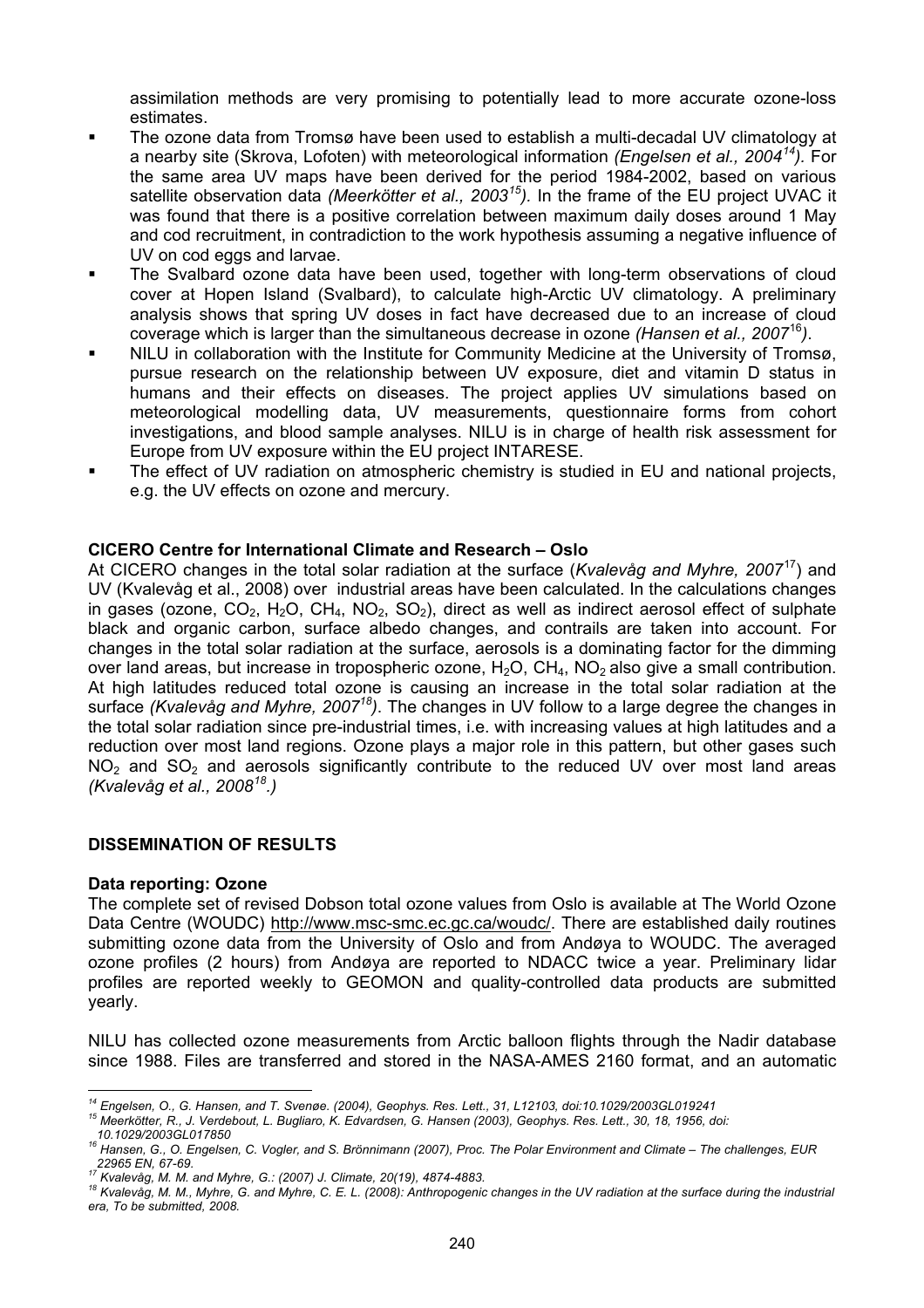script has been set up to convert incoming data into the CREX format that is used at ECMWF. This script also performs a series of data quality checks and can do simple corrections on erroneous input files.

#### **Data reporting: UV**

NILU has submitted spectral UV measurements from Norway to the European UV database (EUVDB). In the framework of the EU project EDUCE NILU has developed quality assurance software for spectral UV measurements. The QA software is applied automatically to all UV data submitted to EUVDB. Currently there are Brewer and Bentham UV spectral data from Andøya for the period 1998-2001 in the database.

#### **Information to the public**

## *Ozone*

Daily total ozone values for Oslo are available at [http://www.fys.uio.no/plasma/ozone/.](http://www.fys.uio.no/plasma/ozone/) The latest measured raw data profiles and the latest analysed ozone data from the ALOMAR Observatory at Andøya are available at [http://alomar.rocketrange.no/alomar-lidar.html.](http://alomar.rocketrange.no/alomar-lidar.html)

## *UV and ozone from GUV measurements*

NILU has developed a web portal for dissemination of UV-observations and UV forecasts for Norway, http://[uv.nilu.no.](http://www.luftkvalitet.info/uv) The content of the UV web pages are:

- UV forecast for three days for user-selected locations in Norway. The UV forecast is given for clear-sky, partly cloudy and cloudy conditions.
- Global UV forecast for common tourist destinations.
- Measured UV doses and total ozone values measured at the Norwegian stations.
- Facts on UV radiation and the ozone layer.
- Information about sun protection for different locations and situations.

The public may receive UV forecasts at user-selected locations by SMS or e-mail. The web application has been developed by NILU in co-operation with the Norwegian Radiation Protection Authority, Storm Weather Center, and the Norwegian Pollution Control Authority. In 2006 the Norwegian Meteorological Institute developed an additional UV forecast service where the weather forecast is an integrated part of the forecasted UV index.

UV indices and cloud effects measured by a GUV-instrument at the Department of Physics, University of Oslo, are presented and updated every 30 min at: [http://www.fys.uio.no/plasma/ozone/.](http://www.fys.uio.no/plasma/ozone/) The observations performed by the Norwegian Radiation Protection Authority are available at <http://www.nrpa.no/uvnett/>together with annual doses and information on sun protection.

#### *World Meteorological Organisation Ozone Assessment 2006*

NILU has contributed to the latest extensive report of WMO on the status of the ozone layer, with co-authorship of two chapters (Y. Orsolini).

#### **Relevant scientific papers**

The ozone and UV measurements performed in Norway give rise to research in collaboration with national and international partners. The reference list below gives an impression of the international collaboration and ongoing research in the Norwegian ozone and UV scientific community since 2004.

- *Bjerke, J.W.; Elvebakk, A.; Dominguez, E.; Dahlback, A. (2005), Seasonal trends in usnic acid concentrations of Arctic, alpine and Patagonian populations of the lichen Flavocetraria nivalis. Phytochemistry; 66:337-344*
- *Braathen, G.O., Godin-Beekmann, S., Keckhut, P., McGee, T.J., Gross, M.R., Vialle, C. and Hauchecorne, A. (2004) Intercomparison of stratospheric ozone and temperature measurements at the Observatoire*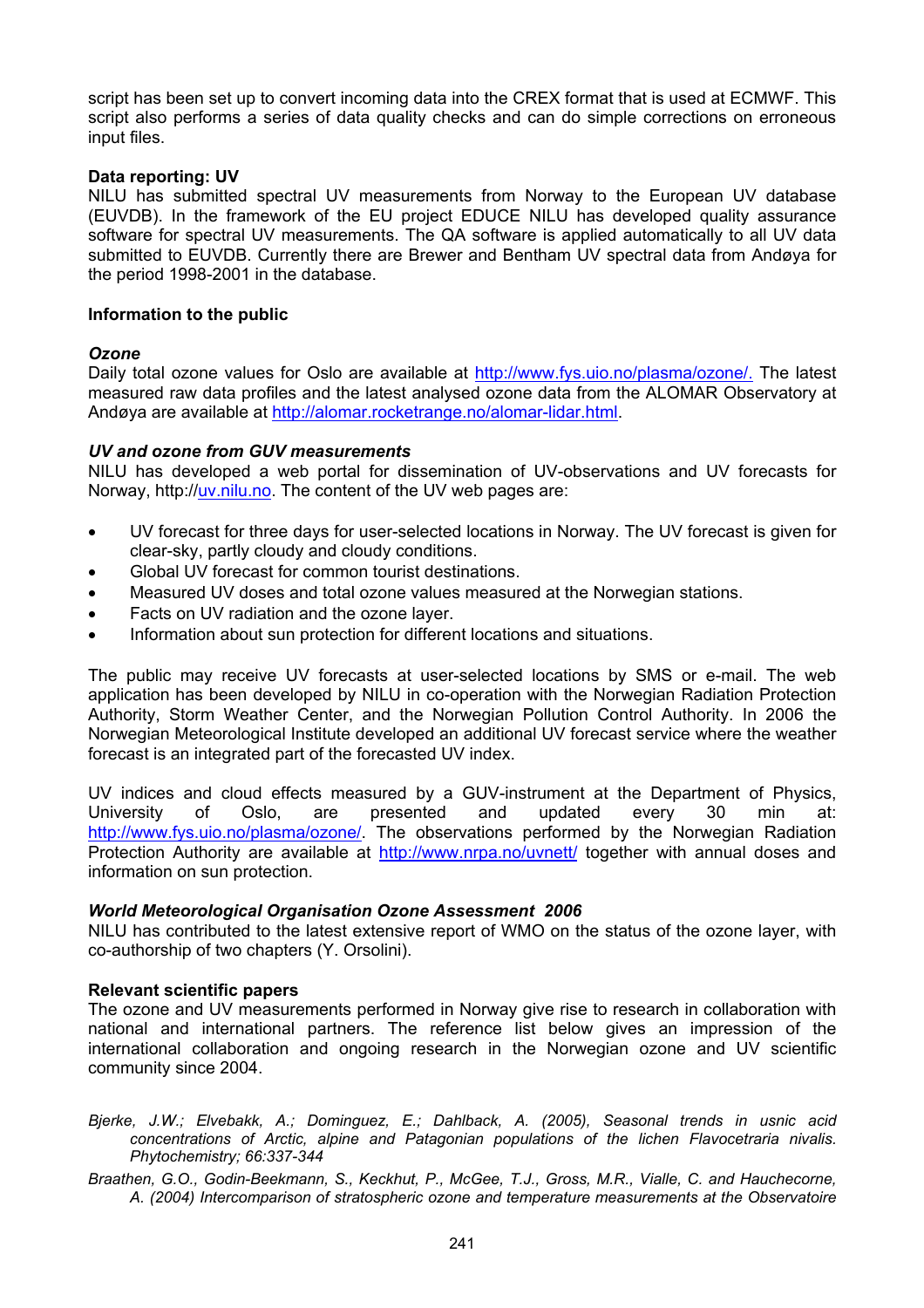*de Haute Provence during the OTOIC NDSC validation campaign from 11 July 1997. Atmos. Chem. Phys. Discuss., 5, 5303-5344.* 

- *Brinksma, E.J., A. Bracher, D. E. Lolkema, A. J. Segers, I. S. Boyd, K. Bramstedt, H. Claude, S. Godin-Beekmann, G. Hansen, G. Kopp, T. Leblanc, I. S. McDermid, Y. J. Meijer, H. Nakane, A. Parrish, C. von Savigny, K. Stebel, D. P. J. Swart, G. Taha, and A. J. M. Piters, (2006) Geophysical Validation of SCIAMACHY Limb Ozone Profiles, Atmos. Chem. Phys. 6, 197-209.*
- *Brunner, D., Staehelin, J., Rogers, H.L., Köhler, M.O., Pyle, J.A., Hauglustaine, D.A., Jourdain, L., Berntsen, T.K., Gauss, M., Isaksen, I.S.A., Meijer, E., van Velthoven, P., Pitari, G., Mancini, E., Grewe, V. and Sausen, R. (2005) An evaluation of the performance of chemistry transport models - Part 2: Detailed comparison with two selected campaigns. Atmos. Chem. Phys., 1, 107-129.*
- *Brustad, M., Alsaker, E., Engelsen, O., Aksnes, L. and Lund, E. (2004) Vitamin D status in middle-aged women at 65-71 degrees north in relation to dietary intake and exposure to ultraviolet radiation. Public Health Nutr., 2, 327-335, doi:101029/2002JD003325.*
- *Brustad M., K. Edvardsen, T. Wilsgaard, O. Engelsen, L. Aksnes, E. Lund (2007) Seasonality of UVradiation and vitamin D status at 69 degrees north, Photochemical and Photobiological Sciences, 6, 903-908, doi:10.1039/b702947k.*
- *Brönnimann, S., Luterbacher, J., Staehelin, J., Svendby, T.M., Hansen, G. and Svenøe, T. (2004) Extreme climate of the global troposphere and stratosphere in the 1940-42 related to El Nino. Nature, 7011, 971-974.*
- *Christensen, T., Knudsen, B.M., Streibel, M., Andersen, S.B., Benesova, A., Braathen, G., Claude, H., Davies, J., De Backer, H., Dier, H., Dorokhov, V., Gerding, M., Gil, M., Henchoz, B., Kelder, H., Kivi, R., Kyrö, E., Litynska, Z., Moore, D., Peters, G., Skrivankova, P., Stübi, R., Turunen, T., Vaughan, G., Viatte, P., Vik, A.F., von der Gathen, P. and Zaitcev, I. (2005) Vortex-averaged Arctic ozone depletion in the winter 2002/2003. Atmos. Chem. Phys., 1, 131-138.*
- *Dahlback, A., Eide, H., Høiskar, B.A.K., Olsen, R.O., Schmidlin, F.J., Tsay, S-C. and Stamnes, K. (2005) Comparison of data for ozone amount and ultraviolet doses obtained from simultaneous measurements with various standard ultraviolet instruments. Opt. Eng., 4, 041010.*
- *Dahlback, A., N. Gelsor, J. J. Stamnes, and Y. Gjessing (2007), UV measurements in the 3000-5000 m altitude region in Tibet, J. Geophys. Res., 112, D09308, doi:10.1029/2006JD007700*
- *Edvardsen, K., M. Brustad, O. Engelsen and L. Aksnes (2007) The Solar UV Radiation Level Needed for*  Cutaneous Production of Vitamin D<sub>3</sub> in the Face. A Study Conducted Among Subjects Living at a High *Latitude (68°N), Photochemical and Photobiological Sciences, 6, 57-62, doi:10.1039/b613263d.*
- *Engelsen, O., Brustad, M., Aksnes, L. and Lund, E. (2005) Daily Duration of Vitamin D Synthesis in Human Skin with Relation to Latitude, Total Ozone, Altitude, Ground Cover, Aerosols and Cloud Thickness. Accepted for publication in "Photochemistry and Photobiology", 2005. Published online 4 June 2005. [doi: 10.1562/2004-11-19-RN-375](http://phot.allenpress.com/pdfserv/10.1562%2F2004-11-19-RN-375)*
- *Engelsen, O., Hansen, G. and Svenøe, T. (2004) Long-term (1936–2003) ultraviolet and photosynthetically active radiation doses at a north Norwegian location in spring on the basis of total ozone and cloud cover. Geophys. Res. Lett., 31, L12103, doi:10.1029/2003GL019241.*
- *Engelsen, O. and Kylling, A. (2005), Fast simulation tool for ultraviolet radiation at the earth's surface. Opt. Eng., 4, 041012.*
- *Goutail, F., Pommereau, J.-P., Lefèvre, F., Van Roozendael, M., Andersen, S.B., Kåstad Høiskar, B.-A., Dorokhov, V., Kyrö, E., Chipperfield, M.P. and Feng, W. (2005) Early unusual ozone loss during the Arctic winter 2002/2003 compared to other winters. Atmos. Chem. Phys., 5, 665–677.*
- *Hansen, G., O. Engelsen, C. Vogler, and S. Brönnimann (2007), Proc. The Polar Environment and Climate The challenges, EUR 22965 EN, 67-69.*
- *Hansen, G. and T. Svenøe, (2005) Multi-linear regression analysis of the 65-year Tromsø total ozone series. J. Geophys. Res., 110 (D10), D10103, doi:10.1029/2004JD005387.*
- *Harris, N.R.P., E. Kyrö, J. Staehelin, D. Brunner, S-B. Andersen, S. Godin-Beekmann, S. Dhomse, P. Hadjinicolaou, G. Hansen, I. Isaksen, A. Jrrar, A. Karpetchko, R. Kivi, B. Knudsen, P. Krizan, J. Lastovicka, J. Maeder, Y. Orsolini (2008), J.A. Pyle, M. Rex, K. Vanicek, M. Weber, I. Wohltmann, P.*  Zanis, and C. Zerefos<sup>*, Ozone trends at northern mid- and high latitudes – a European perspective,*</sup> *Ann. Geophys., in press.*
- *Iapaolo M., S. Godin-Beekmann, F. Del Frate, S. Casadio, M. Petitdidier, I.S. McDermid, T. Leblanc, D. Swart, Y. Meijer, G. Hansen, and K. Stebel, GOME ozone profiles retrieved by neural network techniques: A global validation with lidar measurements, J. of Quantitative Spectroscopy and Radiative Transfer, 107, 105-119, 2007.*
- *Jackson D.R., Y. J. Orsolini, Estimation of Arctic ozone loss in winter 2004/05 based on assimilation of EOS MLS observations, (2007) submitted to Quart. J. Roy. Meteor. Soc., October 2007*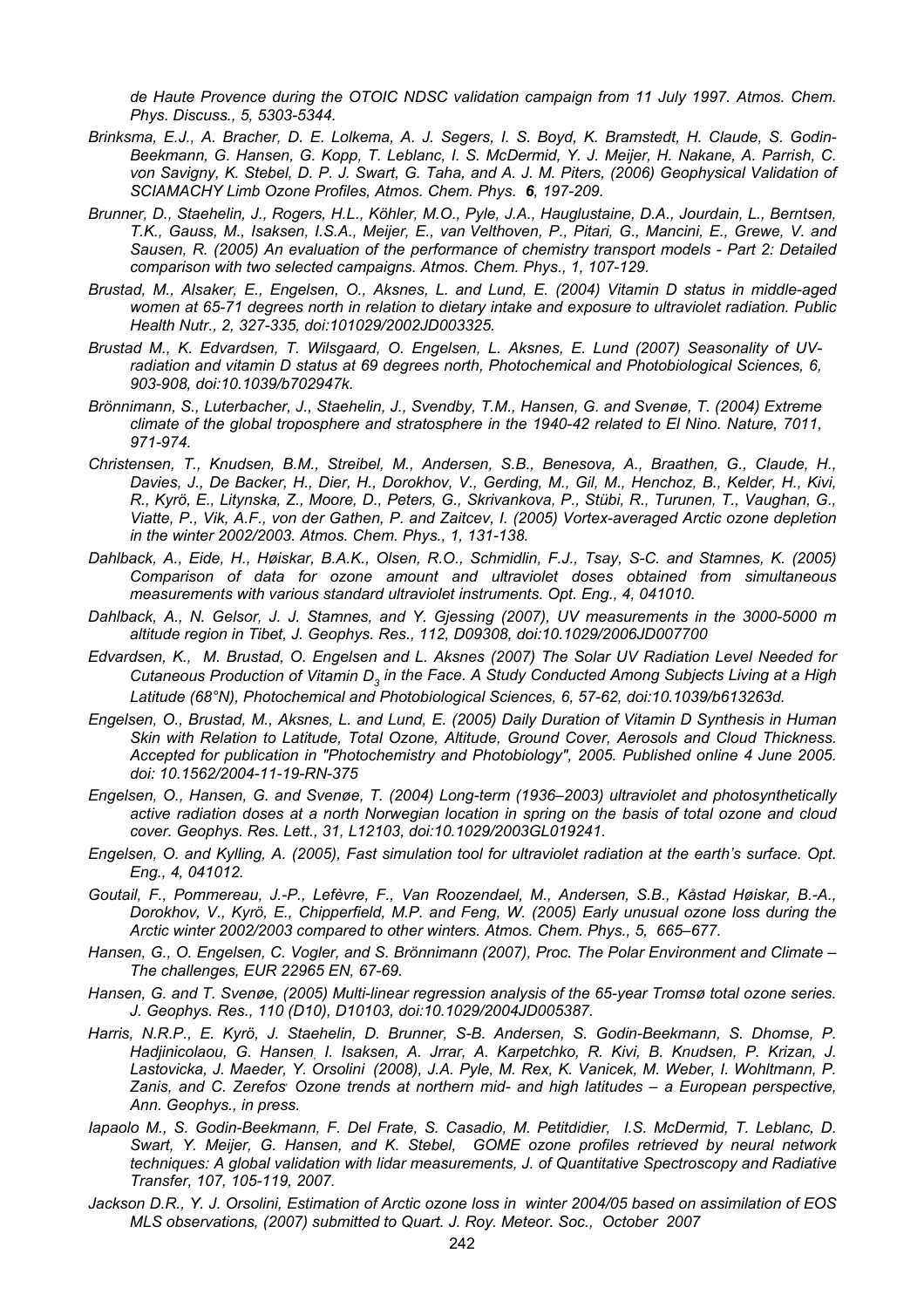- *Keckhut, P., McDermid, S., Swart, D., McGee, T., Godin-Beekmann, S., Adriani, A., Barnes, J., Baray, J.-L., Bencherif, H., Claude, H., di Sarra, A.G., Fiocco, G., Hansen, G., Hauchecorne, A., Leblanc, T., Lee, C.H., Pal, S., Megie, G., Nakane, H., Neuber, R., Steinbrecht, W. and Thayer, J. (2004) Review of ozone and temperature lidar validations performed within the framework of the Network for the Detection of Stratospheric Change. J. Environ. Monit., 9, 721-733.*
- *Kylling, A., Webb, A.R., Kift, R., Gobbi, G.P., Ammannato, L., Barnaba, F., Bais, A., Kazadzis, S., Wendisch, M., Jäkel, E., Schmidt, S., Kniffka, A., Thiel, S., Junkermann, W., Blumthaler, M., Silbernagl, R., Schallhart, B., Schmitt, R., Kjeldstad, B., Thorseth, T.M., Scheirer, R. and Mayer, B. (2005) Spectral actinic flux in the lower troposphere: measurement and 1-D simulations for cloudless, broken cloud and overcast situations. Atmos. Chem. Phys., 2, 1421-1467.*
- *Kvalevåg, M. M. and Myhre, G.: Human impact on direct and diffuse solar radiation during the industrial era, (2007) J. Climate, 20(19), 4874-4883.*
- *Kvalevåg, M. M., Myhre, G. and Myhre, C. E. L. (2008): Anthropogenic changes in the UV radiation at the surface during the industrial era, To be submitted, 2008.*
- *Lagunova, Z. Porojnicu, A.C., Dahlback, A., Berg, J.P., Beer, T.M., and Moan, J. (2007) Prostate cancer survival is dependent on season of diagnosis. Prostate 67, 1362-1370. doi: 10.1002/pros.20577*
- *Lakkala, K.; Redondas, A.; Meinander, O.; Torres, C.; Koskela, T.; Cuevas, E.; Taalas, P.; Dahlback, A.; Deferrari, G.; Edvardsen, K.; Ochoa, H.. (2005) Quality assurance of the solar UV network in the Antarctic. J. Geophys. Res. ;110 ,D15101, doi:10.1029/2004JD005584.*
- *Meijer, Y. J., Swart, D. P. J., Allaart, M., Andersen, S. B., Bodeker, G., Boyd, I., Braathen, G., Calisesi, Y., Claude, H., Dorokhov, V., von der Gathen, P., Gil, M., Godin-Beekmann, S., Goutail, F., Hansen, G., Karpetchko, A., Keckhut, P., Kelder, H. M., Koelemeijer, R., Kois, B., Koopman, R. M., Kopp, G., Lambert, J.-C., Leblanc, T., McDermid, I. S., Pal, S., Schets, H., Stubi, R., Suortti, T., Visconti, G. and Yela, M., (2004) Pole-to-pole validation of Envisat GOMOS ozone profiles using data from groundbased and balloon sonde measurements, J. Geophys. Res., 109, D23305, doi:10.1029/2004JD004834, 2004*
- *Moan, J.E., Porojnicu, A.C., Robsahm, T.E., Dahlback, A., Juzeniene, A., Tretli, S. and Grant, W. (2005) Solar radiation, vitamin D and survival rate of colon cancer in Norway. J. Photochem. Photobiol. B, Biol. 3, 189-193.*
- *Moan, J., Porojnicu, A.C., and Dahlback, A. (2007) Epidemiology of cutaneous malignant melanoma. In: Skin cancer prevention. Ed. U.Ringborg, Y.Brandberg, E.W.Breitbart and R.Greinert. ISBN 0849398894. Informa Healthcare, NY, USA, pp. 179-201*
- *Moan, J., Porojnicu, A.C., Dahlback, A., and Setlow, R.B. (2008) Addressing the health benefits and risks, involving*

 *vitamin D or skin cancer, of increased sun exposure, PNAS., vol. 105, 668-673.* 

- *Orsolini, Y. J. (2004) Seesaw Ozone Fluctuations between the North Pacific and Atlantic in Late Winter, J. Meteor. Soc. Japan, 3, 941-948.*
- *Orsolini, Y. J. and F.J. Doblas-Reyes. (2003) Ozone signatures of climate patterns over the Euro-Atlantic sector in the spring, Q. J. of the Royal Meteorol. Soc., 129, 3251-3263, 2003.*
- *Orsolini, Y.J., Manney, G.L., Santee, M.L. and Randall, C.E. (2005) An upper stratospheric layer of enhanced HNO3 following exceptional solar storms. Geophys. Res. Lett., 32, L12S01, doi:10.1029/2004GL021588.*
- *Orsolini, Y. J. and G. Nikulin, A low-ozone episode during the European heat wave of August 2003, (2006) Quart. J. Roy. Meteor. Soc.,, 132, 667-680.*
- *Orsolini, Y.J., J. Urban and D. Murtagh, A climatology of nitric acid satellite observations from the Odin/SMR instrument (2001-2007), PART II : High-altitude polar enhancements, Atmospheric Chemistry and Physics, 2008 (submitted).*
- *Porojnicu, Alina Carmen; Lagunova, Zoya; Robsahm, Trude Eid; Berg, Jens Petter; Dahlback, Arne; Moan, Johan Emilian. Changes in risk of death from breast cancer with season and latitude : Sun exposure and breast cancer survival in Norway.. Breast Cancer Research and Treatment 2007;102(3):323-328*
- *Porojnicu, Alina Carmen; Robsahm, Trude Eid; Dahlback, Arne; Berg, Jens Petter; Christiani, David; Bruland, Øyvind S; Moan, Johan Emilian. Seasonal and geographical variations in lung cancer prognosis in Norway does Vitamin D from the sun play a role? . Lung Cancer 2007;55(3):263-270*
- *Randall, C.E., Harvey V.L., Manney G.L., Orsolini Y. J., Codrescu M., Sioris C., Brohede S., Haley C., Gordley L.L., Zawodny J.M., and J.M. Russell (2005) III, Stratospheric effects of energetic particle precipitation in 2003-2004, Geophys. Res. Lett., 32, No. 5, L05802, doi:10.1029/2004GL022003.*
- *Robsahm, T.E., Tretli, S., Dahlback, A. and Moan, J.E. (2004) Vitamin D-3 from sunlight may improve the prognosis of breast-, colon- and prostate cancer (Norway). Cancer Causes Control, 2, 149-158*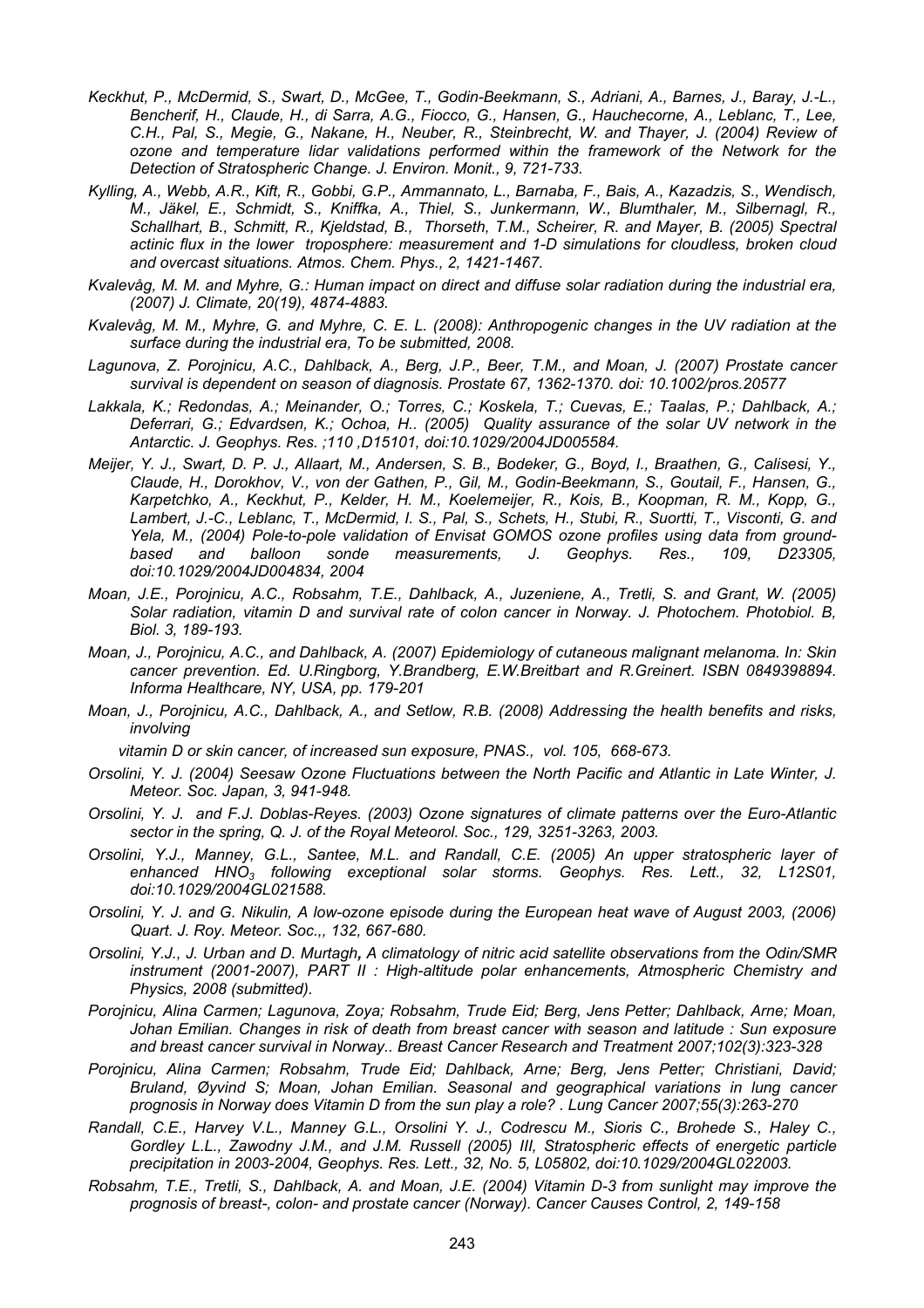- *Steck, T. von Clarmann, H. Fischer, B. Funke, N. Glatthor, U. Grabowski, M. Höpfner, S. Kellmann, M. Kiefer, A. Linden, M. Milz, G. P. Stiller, D. Y. Wang, M. Allaart, Th. Blumenstock, P. von der Gathen, G. Hansen, F. Hase, G. Hochschild, G. Kopp, E. Kyrö, H. Oelhaf, U. Raffalski, A. Redondas Marrero, E. Remsberg, J. Russell III, K. Stebel, W. Steinbrecht, G. Wetzel, M. Yela, G. Zhang, Bias determination and precision validation of ozone profiles from MIPAS-Envisat retrieved with the IMK-IAA processor, Atmos. Chem. Phys., 7, 3639–3662, 2007*
- *Sobolewski, P., J. W. Krzy´scin, J. Jarosławski, and K. Stebel (2008), Measurements of UV radiation on rotating vertical plane at the ALOMAR Observatory (69N, 16E), Norway, June 2007, Atmos. Chem. Phys. Discuss., 8, 21–45.*
- *Svendby, T.M. and Dahlback, A. (2004) Statistical analysis of total ozone measurements in Oslo, Norway, 1978-1998. J. of Geophys. Res.; 109, D16107, doi:10.1029/2004JD004679.*
- *Vandaele, A. C., Fayt, C., Hendrick, F., Hermans, C., Humbled, F., Van Roozendael, M., Gil, M., Navarro, M., Puentedura, O., Yela, M., Braathen, G., Stebel, K., Tørnkvist, K., Johnston, P., Kreher, K., Goutail, F., Mieville, A., Pommereau, J.-P., Khaikine, S., Richter, A., Oetjen, H., Wittrock, F., Bugarski, S., Frieß, U., Pfeilsticker, K., Sinreich, R., Wagner, T., Corlett, G. and Leigh, R. (2005) An intercomparison campaign of ground-based UV-visible measurements of NO2, BrO, and AClO slant columns: Methods of analysis and results for NO2. J. Geophys. Res., 110, D08305, doi:10.1029/2004JD005423.*
- *van der Mei I.A.F., Ponsonby A.-L., Engelsen O., Pasco J.A., McGrath J.J., Eyles D.W., Blizzard L., Dwyer T., Lucas R., Jones G. (2007) The high prevalence of vitamin D insufficiency across Australian populations is only partly explained by season and latitude. Environmental Health Perspectives, Aug:115(8), 1132-39.*
- *Vogler, C., S. Brönnimann, and G. Hansen (2006) Re-evaluation of the 1950-1962 total ozone record from Longyearbyen, Svalbard, Atmos. Chem. Phys., 6, 4763–4773.*
- *Webb, A.R. and O. Engelsen (2006) Calculated Ultraviolet Exposure Levels for a Healthy Vitamin D Status. Photochemistry and Photobiology. 82(6), 1697–1703.*

## **PROJECTS AND COLLABORATION**

Norwegian institutions and scientists are participating in numerous international and national projects. The following section gives an overview of the most important projects related to ozone and UV research in Norway.

#### **International projects**

ASSET: "Assimilation of Envisat data" (ASSET) project (2003-2006) was a major European initiative in Earth Observation. Its overall rationale was to use the techniques of data assimilation to develop a European capability for chemical and UV forecasting, and provide analyses for coupled climate/chemistry studies. The objectives were: (1) assess the strategies for exploiting research satellite data by the Numerical Weather Prediction (NWP) community, and (2) using this data to investigate the distribution and variability of atmospheric chemical species. ASSET had several achievements, some of them firsts in the field; we highlight two: (i) The first implementation of an algorithm to assimilate limb radiances into a NWP system, demonstrating the feasibility of direct assimilation of limb radiances; (ii) The first intercomparison of ozone analyses. NILU was a partner and constructed a database to disseminate the results from the ASSET project to the EO community. Lahoz et al. (2007), *Atmos. Chem. Phys*., **7**, 1773-1796. Web-site: [http://darc.nerc.ac.uk/asset,](http://darc.nerc.ac.uk/asset)

*GEOMON Global Earth Observation and Monitoring of the atmosphere (2007-2010)* is a European project contributing to GEOSS. Its mission is to build an integrated pan-European atmospheric observing system of greenhouse gases, reactive gases, aerosols, and stratospheric ozone. Ground-based and air-borne data are sustained and analysed, complementary with satellite observations, in order to quantify and understand the ongoing changes of the atmospheric composition. The key objectives of the ozone activities are to continue the monitoring of  $O_3$ , NO<sub>2</sub>, BrO,  $Cl_v/F_v$ , T, H<sub>2</sub>O, aerosol/PSC from ground (NDACC) and space. Further the development of homogenisation and consistency of time series are central and the identification of links between stratospheric ozone and climate changes. Both NILU and the University of Oslo (Dep. of Geosciences) participate in this project*.* Web-site: *<http://geomon.ipsl.jussieu.fr/>*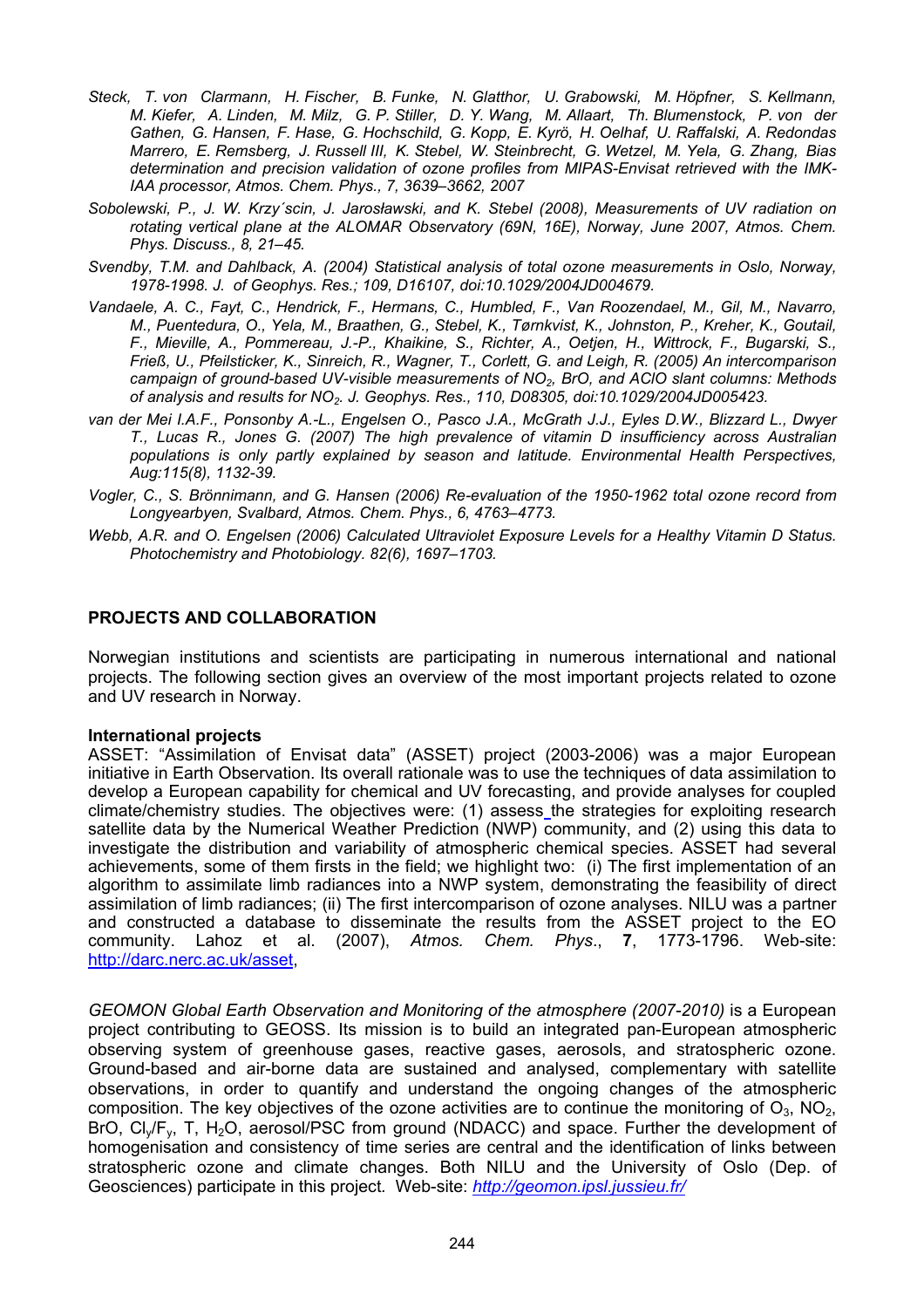*NDACC: The Network for the Detection of Atmospheric Composition Change (1991-> present)* is a set of high-quality remote-sounding research stations for observing and understanding the physical and chemical state of the stratosphere. Ozone and key ozone-related chemical compounds and parameters are targeted for measurement. The NDAAC is a major component of the international middle atmosphere research effort and has been endorsed by national and international scientific agencies, including the International Ozone Commission, the United Nations Environment<br>Programme. and the World Meteorological Organization. Web-site: Programme, and the World Meteorological Organization. <http://www.ndsc.ncep.noaa.gov/>

*SCOUT-O3: Stratospheric-Climate Links with Emphasis on the Upper Troposphere and Lower Stratosphere* (2004-2008). This is an integrated project funded by EU. The central aim of the project is to provide scientific knowledge for global assessments on ozone depletion and climate change for the Montreal and Kyoto Protocols. The SCOUT-O3 project aims to provide new knowledge for EU and national governments, which could be used to develop the European position for sustainable development. SCOUT-O3 involves the research efforts of 59 partners with more than 100 scientific groups; and takes full advantage of new and existing research facilities developed at a national level. Both NILU and the University of Oslo (Dep. of Geosciences) participate in this project*.* Web-site: [http://www.ozone-sec.ch.cam.ac.uk/scout\\_o3/](http://www.ozone-sec.ch.cam.ac.uk/scout_o3/)

INTARESE: Integrated assessment of health risks of environmental stressors in Europe (2005-2009) brings together a team of internationally lead scientists in the areas of epidemiology, environmental science and biosciences to collaborate on developing and applying new, integrated approaches to the assessment of environmental health risks and consequences, in support of European policy on environmental health. NILU is responsible for implementation of the human health risk assessment of ultraviolet radiation. Web-site: http:/[/www.intarese.org](http://www.intarese.org/)

## **National projects**

ARCTIC\_LIS *Arctic variability and climate change linked to stratosphere* (2007-2011) is a NILU-UiO collaboration funded by the Norwegian Research Council. It aims to investigate the impact of climate change on stratospheric ozone chemistry and transport, especially upon the ozone recovery, using a comprehensive, stratospheric chemistry model. It will also carry out exploratory studies on processes, still poorly represented or missing altogether in current chemistry-climate models, and which will be under scrutiny during the International Polar Year: I) the role of solar cycle and solar-terrestrial coupling from energetic particle precipitation (EPP), on the stratospheric ozone and nitrogen chemistry and budget, II) the role of very-short-lived bromine compounds on polar ozone depletion.

FARIN: *Factors Controlling UV radiation in Norway* (2002-2006). The Norwegian Research Council funds the project. The main objective of the project is to quantify the various factors controlling UV radiation in Norway, including clouds, ozone, surface albedo, aerosols, latitude, and geometry of exposed surface including a comprehensive instrument comparison with spectral and broad band meters included in the project. The project applies both UV measurements (including the Norwegian GUV network) and radiative transfer modelling. Web-site: <http://www.nilu.no/farin/>

LLAE *Light and Life in African Environments* (2002-2007). In this project a network of NILU-UV instruments has been established in the African tropical belt: Serrekunda (Gambia), Kampala (Uganda), and Dar-es-Salaam (Tanzania). Further, 3 instruments are located in Kilimanjaro (Tanzania) at 1800 m, 3700 m and 5700 m. Total ozone columns, UV-doses and cloud effects are derived from the measurements at all sites. The project was funded by Norwegian Council for Higher Education's Programme for Development Research and Education. The project continues in 2008 with funding from internal sources from Department of Physics, University of Oslo.

MAREAS *Material fluxes from the Russian Rivers Ob and Yenisey: Interactions with climate and effects on Arctic Seas* (2003-2006). The main objectives of the project are to improve flux assessments of DOC, nutrients and contaminants from the Ob and Yenisey rivers in Russia and to study the hydro-optical properties of the Kara Sea. The linkage between DOC, UV light regimes, primary production and contaminant will also be elucidated.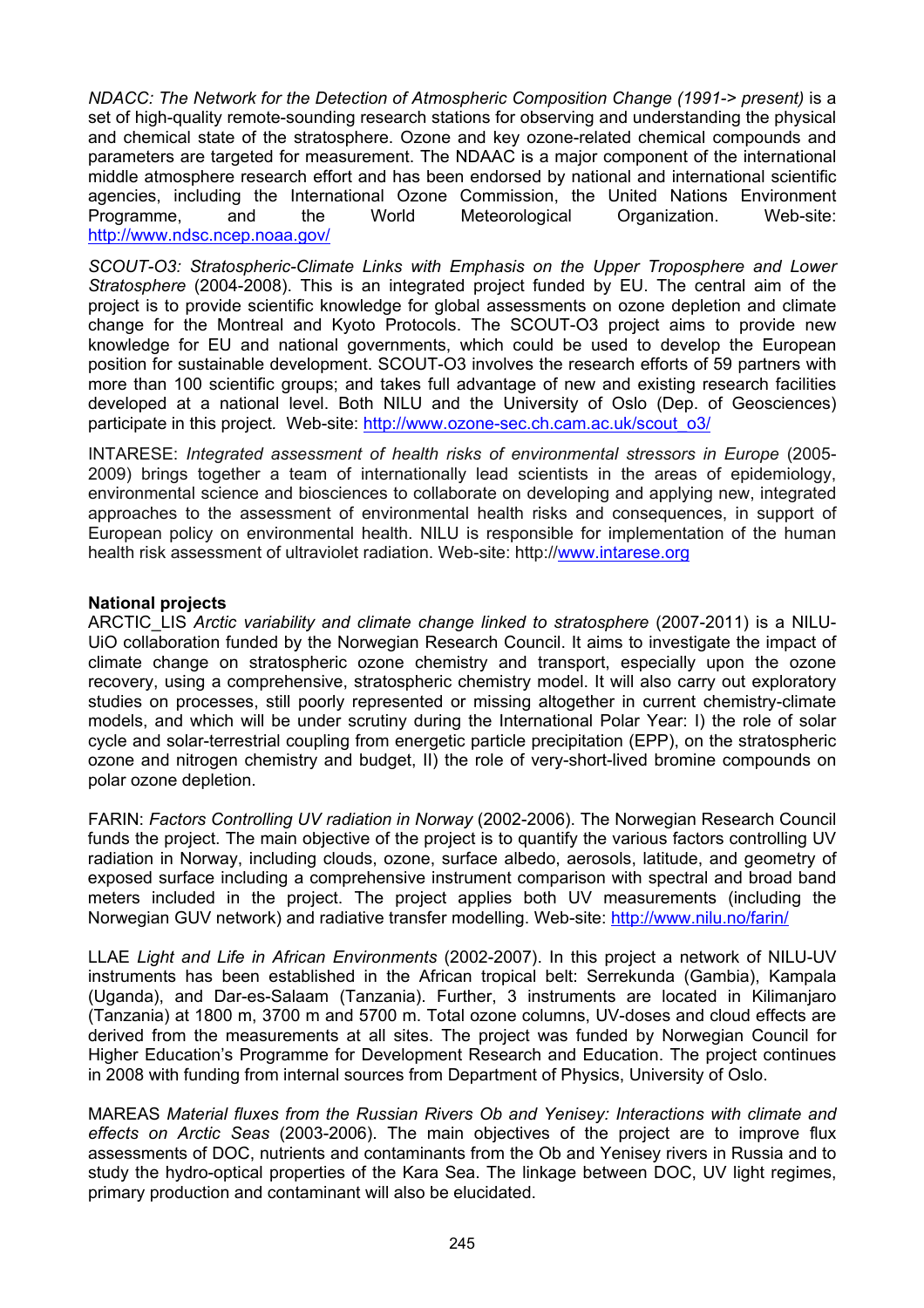MERFATE *Occurrence and fate of springtime atmospheric deposition of mercury in the Arctic* (2007-2010), funded by the Norwegian Research Council. Deposition of mercury (Hg) from the atmosphere to the sensitive polar ecosystems is of particular interest in the Arctic. This is because studies have indicated the possibility of large depositional fluxes of Hg occurring during the polar spring (so-called Hg Atmospheric Depletion Events or AMDEs). UV radiation is one of the main driving factors in these processes and NILU and NTNU pursue further knowledge about this role of UVR.

SATLUFT *Use of Satellite observations in the national and regional assessment of air quality, the atmospheric ozone layer, ultraviolet radiation, and greenhouse gases (2007-2010).* The main objectives of the project are to use Earth Observation data to improve the national and regional monitoring and assessment of the stratospheric ozone layer and surface UV exposure, the air quality in Europe and greenhouse gases. NILU coordinates this project which is funded by the Norwegian Space Centre and the European Space Agency, Web-site:<http://www.nilu.no/projects/SatLuft/index.cfm>

Atmo-TROLL: *Atmospheric research and monitoring at Troll – a long-term observational program (2007-2010).* This programme intends to establish new knowledge on annual and short-term variability as well as long-term changes of climate and pollution parameters. The list of parameters comprises physical, optical and chemical properties of aerosols, ozone and UV, organic and inorganic pollution including Hg, CO and NMHC and surface ozone. The project is coordinated by NILU and funded by The Research Council of Norway.

Web-site: <http://observatories.nilu.no/Observatories/Troll/tabid/417/Default.aspx>

UTLS-Air: *Chemistry in the upper troposphere and lower stratosphere - impact of aircraft emissions*  (2003-2006). The overall scientific aim of this project is to improve our understanding of the processes controlling the chemistry in the upper troposphere-lower stratospheric region with a special focus on aircraft impact. The present and future impact of aircraft will be studied. Web-site:<http://folk.uio.no/asovde/utls-air/home.html>

# **FUTURE PLANS**

A short presentation of future plans are summarised below:

- The Quadrennial Ozone Symposium 2008 will be arranged in Tromsø, Norway from June 29th - July  $5<sup>th</sup>$ . The Symposium is jointly organized by the International Ozone Commission and the European Commission and the local organising committee is lead by Ivar Isaksen, Dept. of Geophysics, University of Oslo.
- The Tromsø Dobson #14 will be moved to Tibet University, Lhasa, Tibet, probably in 2009. The Oslo Dobson #56 will be moved to Makerere University, Kampala, Uganda, probably in 2009 (this is managed by Dept. of Physics, University of Oslo).
- NILU has deployed a NILU-UV instrument that is installed at the Norwegian Antarctic Troll Station (71º S). Analysis, further development, and applications of the instrument are planned for the upcoming years and effect studies are forthcoming.
- NILU plans to use multiple information sources (satellite, laboratory data, chemical model, data assimilation) to quantify uncertainties in key chemical parameters and transport mechanisms associated with stratospheric ozone chemistry. Multiple assimilation and chemistry transport model experiments will quantify uncertainties by confronting models with observations; these uncertainties will be input to multi-model climate-chemistry model (CCM) experiments. A 12-partner proposal led by NILU has been submitted to FP7.
- University of Oslo plans to study impacts of climate chemistry interactions on ozone recovery, and to study the impact of very short lived bromine source gases on stratospheric ozone.
- Adaptation and maintenance of NILU-developed UV radiation simulation software to specific user needs continues, especially with respect to the popular FastRT model.
- Further efforts will be put into the re-evaluation of the Svalbard total ozone data 1950-1962. More recent data from this site are stored in the WOUDC database (since 1984), but a comparison with TOMS and SAOZ measurements shows significant offsets. Therefore, these data should be quality-assessed.